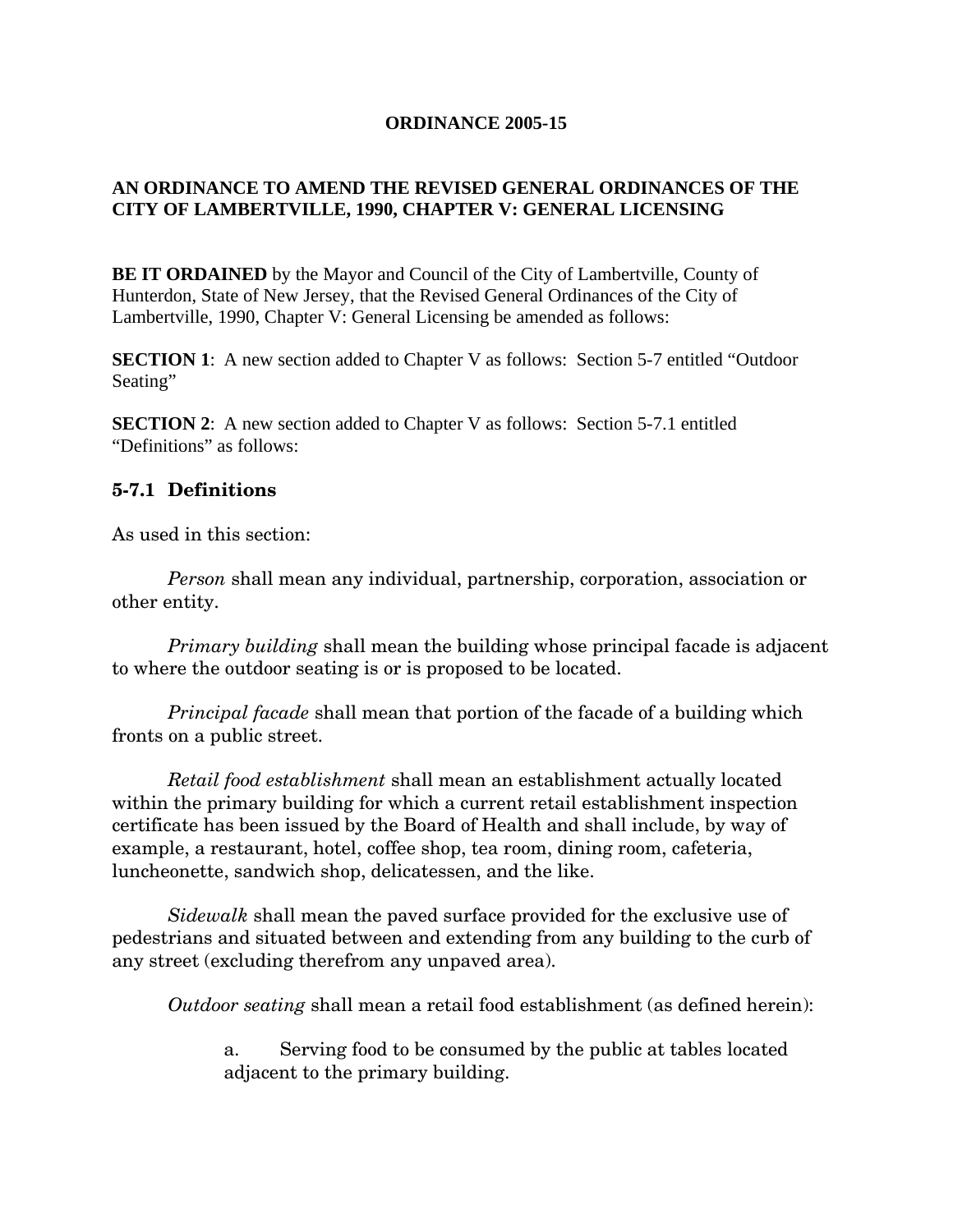b. Containing readily removable tables, chairs, and/or planters; and

c. Unenclosed by fixed walls or ceilings, except for retractable awnings, umbrellas or other non-permanent enclosures which in no way present a safety hazard to or impede pedestrian traffic.

**SECTION 3**: A new section added to Chapter V as follows: Section 5-7.2 entitled "License" Required" as follows:

# **5-7.2 License Required.**

1. No person shall operate outdoor seating within the City without having first obtained an outdoor seating license in accordance with the requirements of this section. The license shall be issued by the Mayor and City Council by resolution and may contain conditions. The license shall not be transferable and shall be for the period of April 15th of the issuing year through April 14th of the preceeding year. The license shall, however, be subject to future amendments to this section or other applicable regulations.

2. A person who has received approval by resolution of the Planning Board or Board of Adjustment for outdoor seating is exempt from the above licensing requirement. This exemption applies only for the specified number of seats permitted in the approving resolution.

**SECTION 4**: A new section added to Chapter V as follows: Section 5-7.3 entitled "Fee" as follows:

# **5-7.3 Fee.**

The annual fee for an outdoor seating license shall be fifty dollars (\$50.00) per seat payable upon submission of an application for a license. Exempt from the annual license are retail food establishments that have received approval by resolution of the Planning Board or Board of Adjustment for outdoor seating. This exemption applies only for the specified number of seats permitted in the approving resolution.

**SECTION 5:** A new section added to Chapter V as follows: Section 5-7.4 entitled "Application" as follows:

# **5-7.4 Application.**

a. Each applicant for an Outdoor Seating license shall submit and file an application with the City Clerk, together with three (3) copies of an Outdoor Seating Plan (as defined below), and the appropriate fee. The application shall set forth: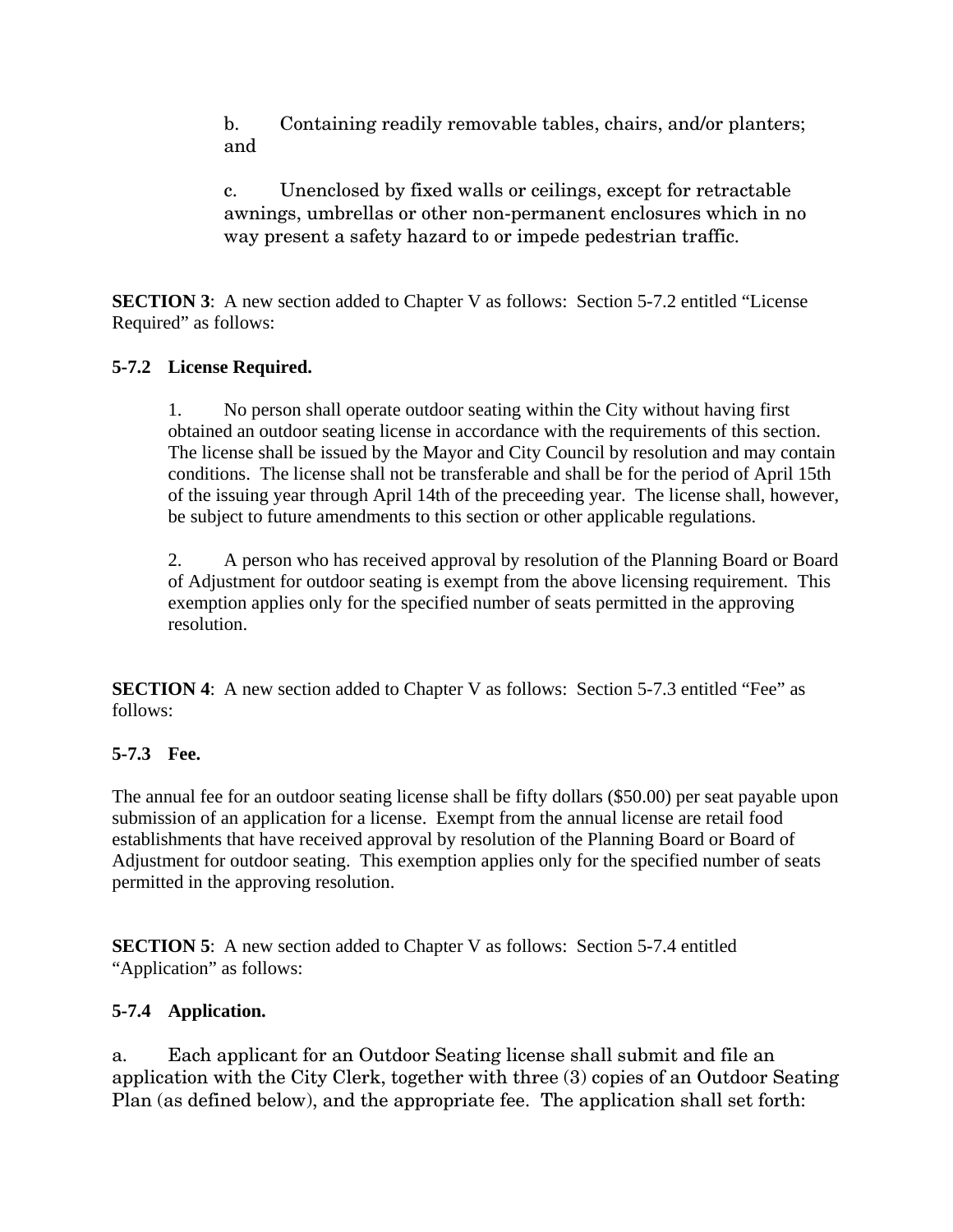1. The name and address of the applicant;

2. The name and address of the owner of the primary building (if other than the applicant); and

3. The name and address of the person who has prepared the Outdoor Seating Plan; and shall be accompanied by the written authorization and approval of the owner of the primary building (if other than the applicant).

b. The "Outdoor Seating Plan" shall include the following information (and such other additional information, if any, as may be deemed necessary and subsequently requested by the City):

1. Identification of the primary building and all properties immediately adjacent to such building, including names and addresses of the adjacent property owners; and

2. The plan shall be drawn to scale but does not require professional seals. The scaled drawing of the proposed design and location of the outdoor seating shall include setbacks, all temporary structures, equipment and apparatus to be used in connection with its operation, including tables, chairs, planters, awnings, lighting and electrical outlets (if any), provisions for the storage of such structures, equipment and apparatus, and the location of any fire hydrant, plug or standpipe, utility pole, parking meter, or other permanent fixture between the primary building and the curb, including a clear indication of the presence of the required pedestrian passageway. It the outdoor seating is located on private property adjacent to the sidewalk, the plan shall demonstrate that pedestrian traffic will in no way be impeded.

3. A statement of the seating capacity of the proposed outdoor seating and of the existing retail food establishment actually operated by the applicant in the primary building. The Zoning Officer in conjunction with the City Clerk shall approve or disapprove modification of the Outdoor Seating Plan within fifteen (15) business days following its submission.

**SECTION 6**: A new section added to Chapter V as follows: Section 5-7.5 entitled "Term of License, Renewals" as follows:

# **5-7.5 Term of License; Renewals.**

All Outdoor Seating licenses shall be issued for the commencing April  $15<sup>th</sup>$  and ending April  $14<sup>th</sup>$ of the preceding year. Licenses may be renewed annually by the filing of an application in accordance with the provisions of subsection 5-7.2.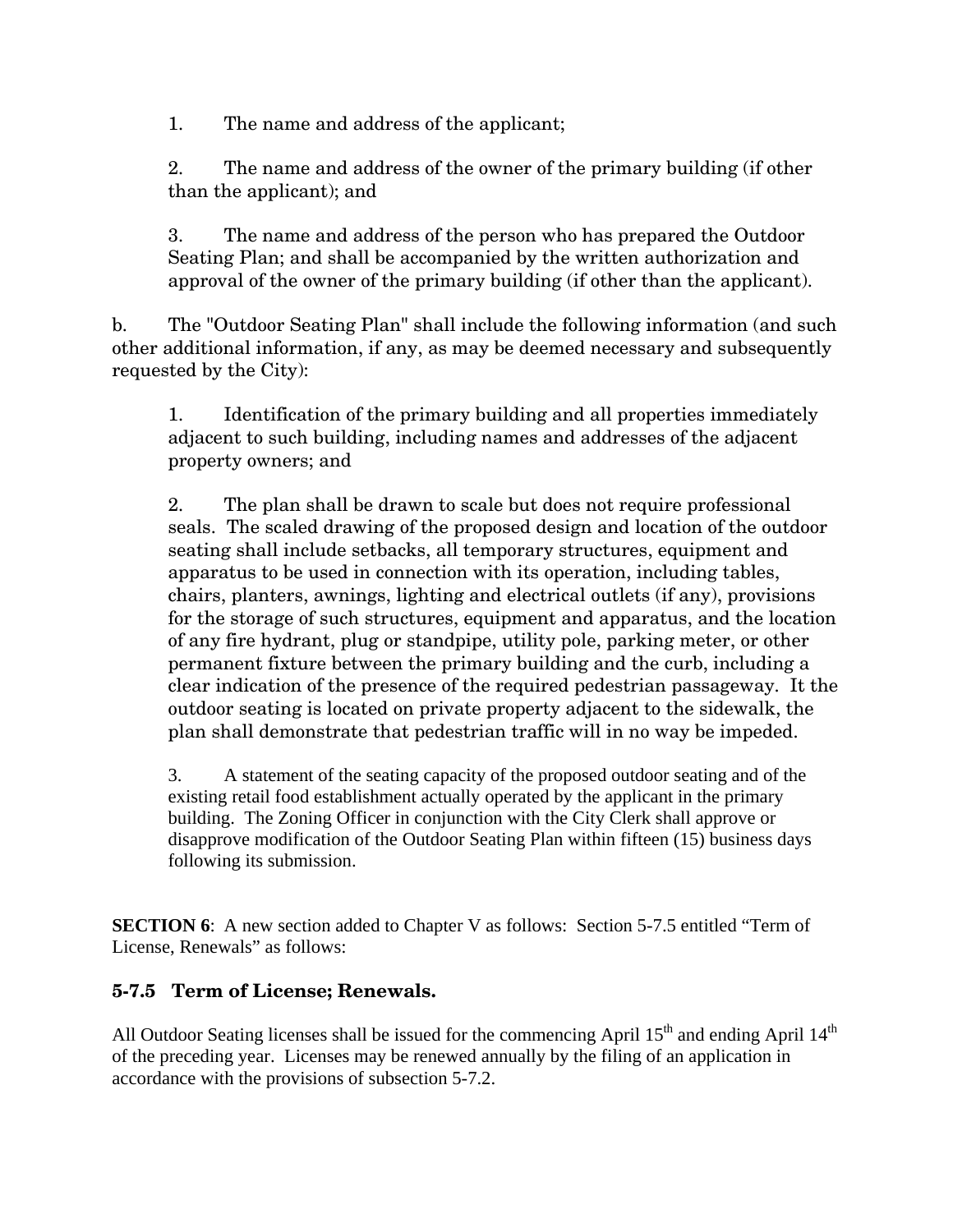**SECTION 7:** A new section added to Chapter V as follows: Section 5-7.6 entitled "Rules, Regulations and Specifications" as follows:

# **5-7.6 Rules, Regulations and Specifications.**

Outdoor Seating is authorized and operating pursuant to this section shall comply with all of the following rules and regulations, and such others as may be adopted by ordinance of the City Council.

a. The Outdoor Seating shall be operated and maintained in accordance with the Outdoor Seating Plan as finally approved, and by the same person who operates and maintains the abutting retail food establishment.

b. The placement of furniture, apparatus, decoration or appurtenance used in connection with the operation of the Outdoor Seating in relation to any fire hydrant, plug or standpipe permanent fixture shall be approved by specific written authorization of the Fire Official based upon his review of the Outdoor Seating Plan.

c. No furniture, apparatus, decoration or appurtenance used in connection with the operation of the Outdoor Seating shall be located in such a way as to impede the safe and speedy ingress and egress to or from any building or structure.

d. No furniture, apparatus, decoration or appurtenance used in connection with the operation of the Outdoor Seating shall be located in or project or protrude into the required pedestrian passageway.

e. Any table service provided at the Outdoor Seating shall be provided by persons engaged or employed for that purpose and shall be furnished to seated patrons only. Table service is not required, and retail food establishments that do not provide table service may operate Outdoor Seating in which patrons carry their food from inside the premises to tables located in the Outdoor Seating.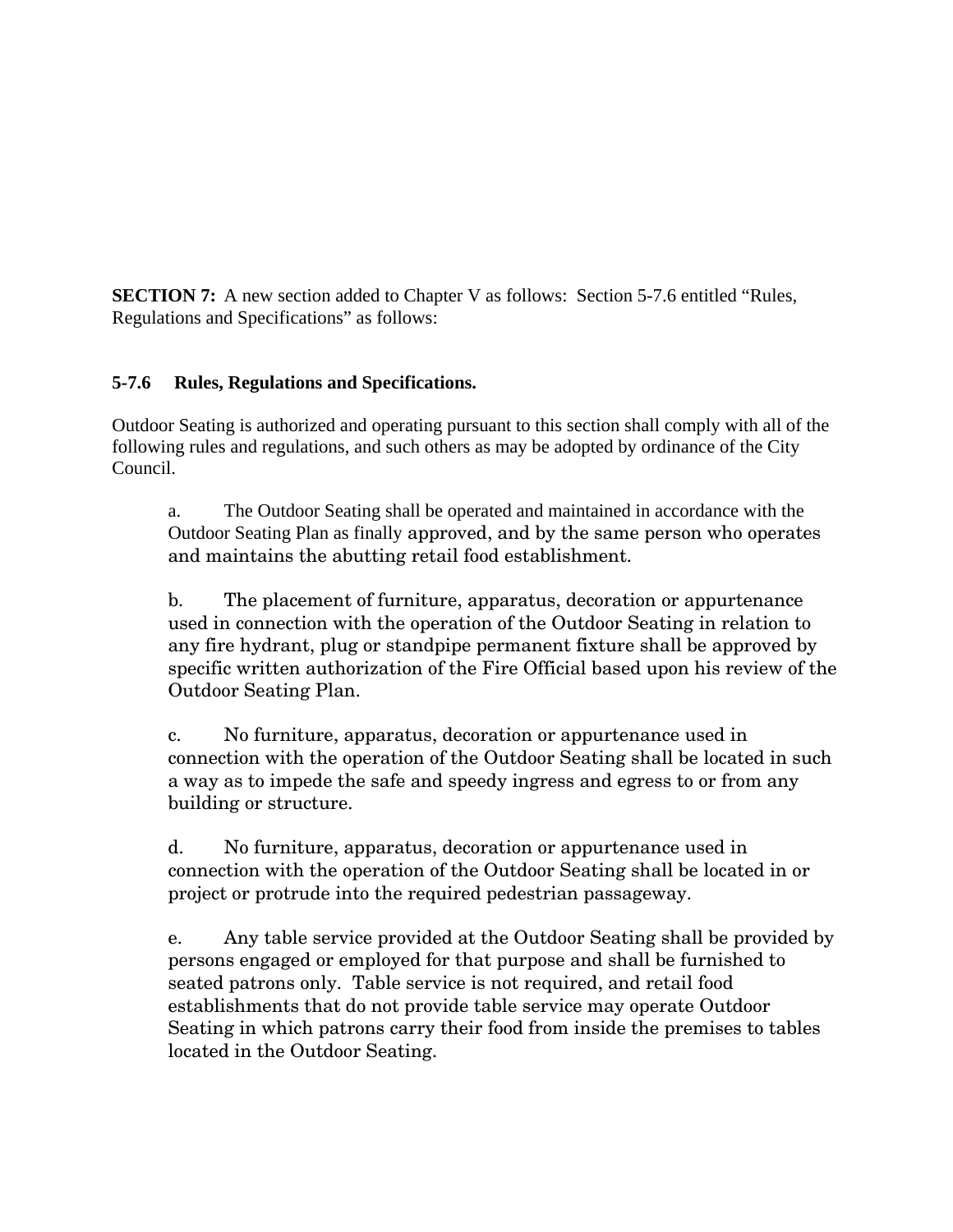f The outdoor area utilized by the Outdoor Seating shall be kept clean and free of litter and shall be washed as required. Trash receptacles shall be provided as required and approved by the City. If no table service is provided, the trash receptacles shall include those needed for recycling.

g. Noise shall be kept at such a level as to comply in all respects with the provisions of applicable ordinances of the City.

h. Outdoor Seating shall be permitted to operate only within a license facility and only from 7:00 a.m. until 10:00 p.m. Monday through Thursday and 7:00 a.m. until 11:00 p.m. Friday through Sunday during the months of license period, inclusive.

i. Furniture, apparatus, decorations and appurtenances may be secured in accordance with a Outside Seating Plan which describes the method for securing same that is specifically approved by the Chief of Police and the Fire Official, with particular attention being given to issues of ingress and egress and the possibility of the stored material being used to create a public hazard.

j. No food may be prepared in the Outside Seating area or outside the primary building without the approval of the Fire Official.

- k. The licensee shall comply with all other ordinances of the City.
- l. Outdoor seating is prohibited on the public sidewalk.

**SECTION 8:** A new section added to Chapter V as follows: Section 5-7.7 entitled "Alcoholic" Beverage" as follows:

# **5-7.7 Alcoholic Beverage.**

The outside area upon which Outside Seating has been authorized to operate may permit the consumption of alcoholic beverages as follows:

a. A retail food establishment that does not possess a liquor license may permit its patrons to consume only beer or wine, which is brought to the premises, by its patrons.

b. A retail food establishment that possesses a plenary retail consumption license must amend their liquor license to include the outdoor seating area in order to permit the consumption of alcoholic beverages by its patrons.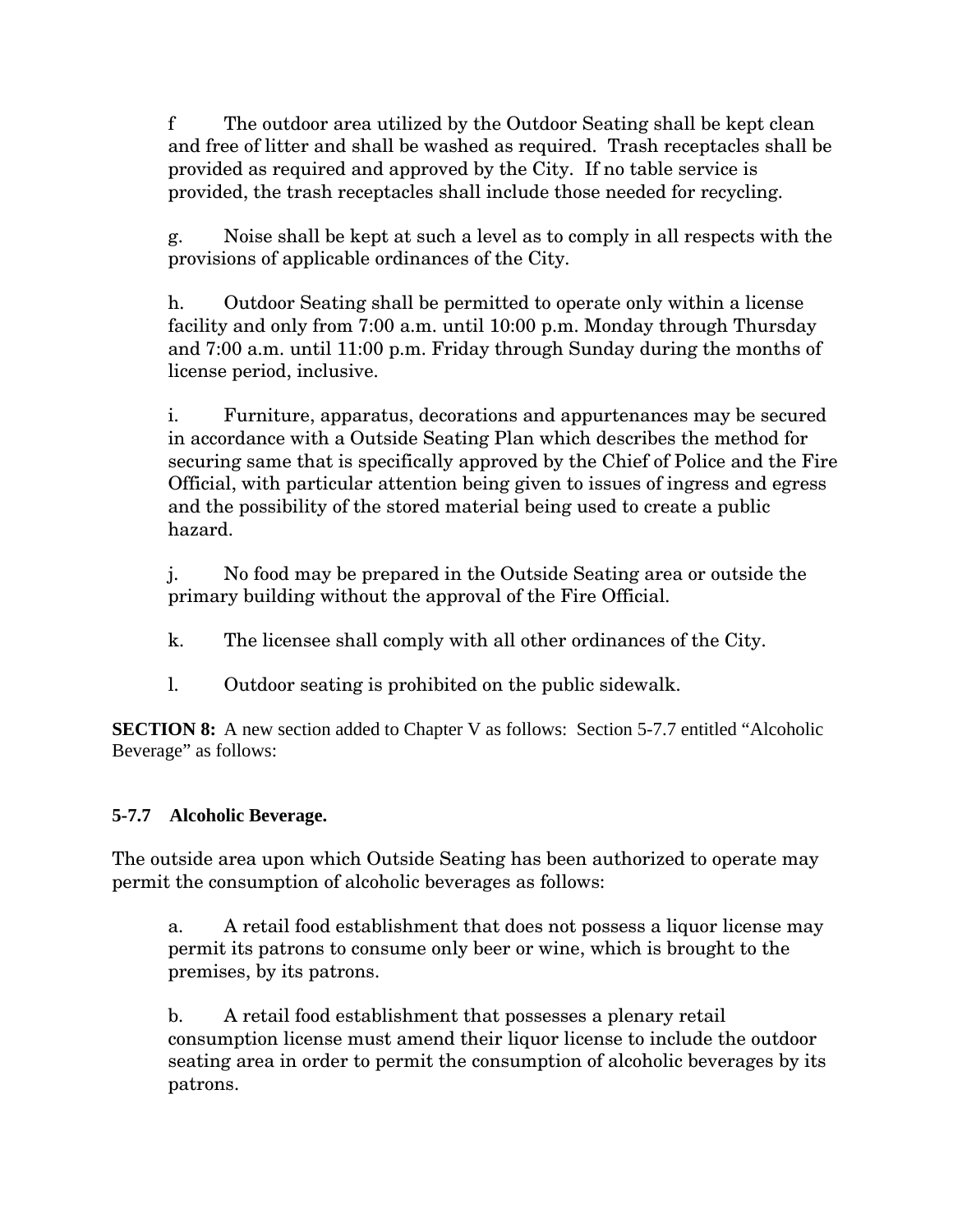**SECTION 9:** A new section added to Chapter V as follows: Section 5-7.8 entitled "Notice of Violation; Failure to Comply" as follows:

#### **5-7.8 Notice of Violation; Failure to Comply.**

Upon a determination by the Zoning Officer in conjunction with the City Clerk that a licensee has violated one or more of such provisions, the Zoning Officer shall give written notice to the licensee to correct such violation within twenty-four  $(24)$  hours of the receipt of such notice by the licensee. In the event that the licensee fails or refuses to correct such violation within such period, the licensee's Outside Seating License shall thereupon be revoked.

**SECTION 10:** A new section added to Chapter V as follows: Section 5-7.9 entitled "Appeals" as follows:

## **5-7.9 Appeals.**

Any person aggrieved by any action of the Zoning Officer, in the denial or revocation of an Outside Seating License, shall have the right to appeal to the Mayor and City Council. The appeal shall be taken by filing with the City Clerk, within thirty (30) days after the notice of the action complained of has been served personally upon the licensee, or mailed, postage prepaid, to the licensee at the address given by the licensee in making application under subsection 5-7.4herein, a written statement setting forth fully the grounds for appeal. The City Clerk shall set a time and place of hearing for the appeal, at which time the Mayor and City Council shall conduct a hearing and affirm, modify or reverse the action appealed from.

**SECTION 11:** A new section added to Chapter V as follows: Section 5-7.10 entitled "Penalties" as follows:

## **5-7.10 Penalties.**

Any person convicted of a violation of any of the provisions of this section shall be subject to a fine of at least two hundred (\$200.00) dollars and not exceeding five hundred (\$500.00) dollars for each and every offense for each day in which the